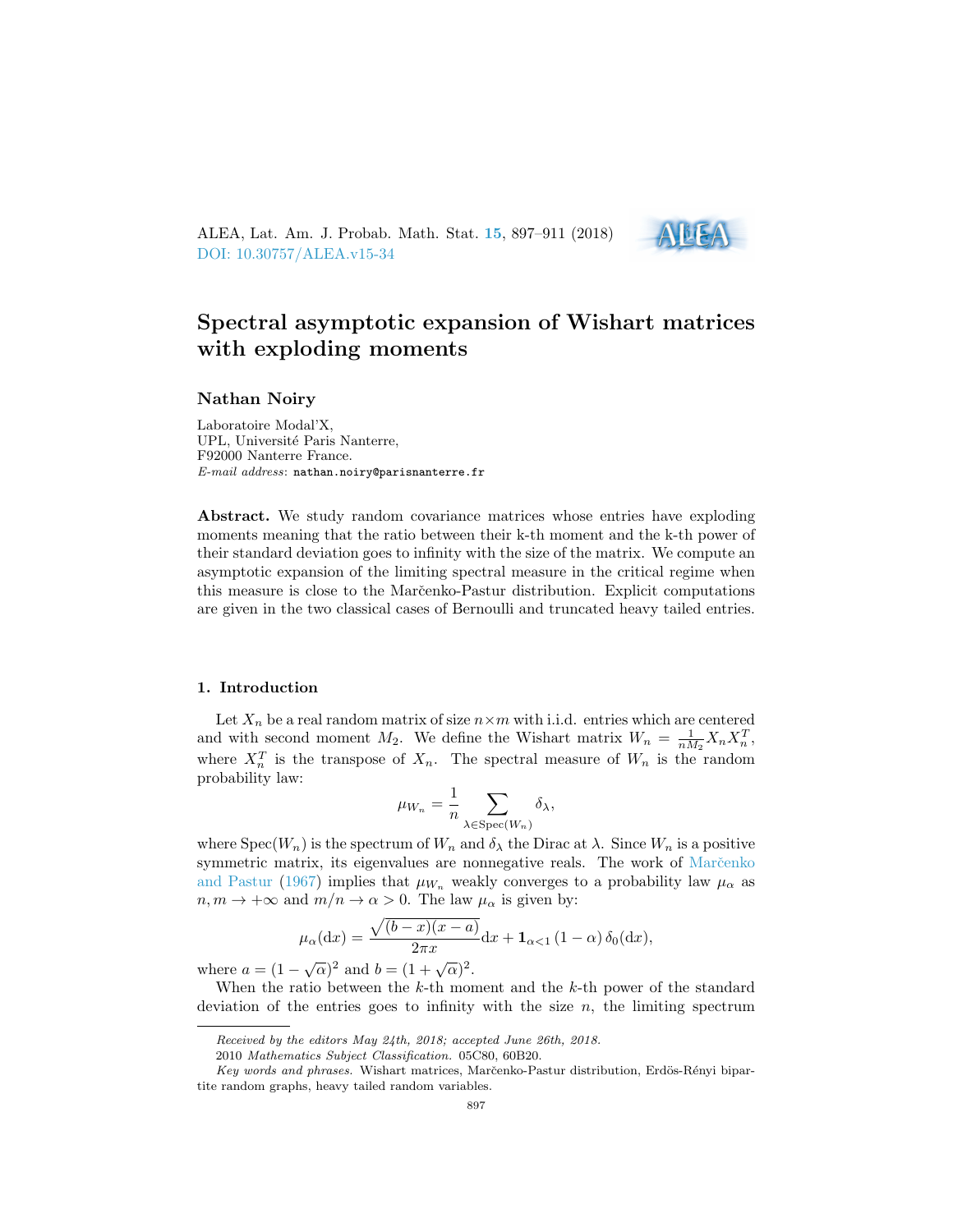may not be  $\mu_{\alpha}$ . However, when this ratio is of order  $n^{k/2-1}$ , the spectral measure converges to a limiting distribution (see the work of [Benaych-Georges and Cabanal-](#page-14-1)[Duvillard,](#page-14-1) [2012](#page-14-1) and [Male,](#page-14-2) [2017\)](#page-14-2) that can still be close to the Marc̆enko-Pastur law.

In this paper, we focus on two models. When  $X_n$  has Bernoulli entries with parameter  $c/n$ ,  $c > 0$ , the limiting probability law  $\mu_{\alpha,c}$  depends only on  $\alpha$  and  $c$ . When the entries of  $X_n$  are in the domain of attraction of a  $\beta$ -stable law, one can truncate them at the *n*-th lowest and largest quantiles times a parameter  $B > 0$ . The resulting spectral law  $\mu_{\alpha,\beta,B}$  depends only on  $\alpha,\beta$  and B. In each case, except for the existence, the limiting spectral law remains poorly understood.

The main concern of this paper is to obtain an asymptotic expansion of  $\mu_{\alpha,c}$  and  $\mu_{\alpha,\beta,B}$  as  $c \to +\infty$  and  $B \to 0$ . We propose first order formulas in term of moments. In each case, the leading term is the Marc̆enko-Pastur law with parameter  $\alpha$ . More interestingly, the order one perturbation term involves in each case a signed measure  $\mu_{\alpha}^{(1)}$  with total mass 0 for which we are able to obtain an explicit expression:

<span id="page-1-0"></span>
$$
\mu_{\alpha}^{(1)}(\mathbf{d}x) = \frac{x^2 - 2(\alpha + 1)x + (\alpha^2 + 1)}{2\alpha\pi\sqrt{(b - x)(x - a)}} \mathbf{1}_{(a,b)}(x)\mathbf{d}x.
$$
\n(1.1)

These results are the content of Theorems [2.1](#page-3-0) and [2.4.](#page-5-0) They suggest that somehow,  $\mu_{\alpha}^{(1)}$  is a typical perturbative term when a sequence of measure converges to the Marčenko-Pastur law. In the Bernoulli case,  $\mu_{\alpha,c}$  can be interpreted as some transform of the spectrum of a large bipartite Erdös-Rényi random graph with parameters  $n, m = \alpha n$  and  $c/n$ . Therefore, our method provides a first order development of the limiting spectrum of sparse bipartite random graphs when c becomes large. This is the content of Corollary [2.2.](#page-3-1)

The work of [Benaych-Georges and Cabanal-Duvillard](#page-14-1) [\(2012,](#page-14-1) Theorem 3.2) provides a characterization of the limiting spectra in terms of moments. The combinatorics of the formula has the flavor of free probability and can be compared to the work of [Ryan](#page-14-3) [\(1998\)](#page-14-3) in the symmetric case. However, it does not lead to direct computations as we do here. Our proof is based on an alternative formula for the limiting moments obtained in Proposition [3.1.](#page-6-0) It involves a certain class of walks on planar rooted trees more amenable to analysis and can be compared to the work of [Zakharevich](#page-14-4) [\(2006\)](#page-14-4) for Wigner matrices.

Enriquez and Ménard  $(2016)$  derived similar developments of moments for the limiting spectra of diluted random graphs. Their proof relies on a combinatorial analysis of the so-called local limit of the sequence of graphs. Although an analogous analysis could be done in the setting of bipartite random graphs, our method bypasses this argument and allows to study both bipartite random graphs and truncated heavy tailed covariance matrices as particular cases of a more general formula, namely the combinatorial expression obtained for the limiting moments. We also cover the *weighted* cases, studied in the setting of bipartite random graphs by [Vengerovsky](#page-14-6) [\(2014\)](#page-14-6), where he obtained recursive expressions for the limiting spectral moments, which cannot lead to our developments. This is the content of Corollaries [2.3](#page-3-2) and [2.5.](#page-5-1)

Let us finally mention that from a practical perspective, the study of large sparse covariance matrices, which corresponds to the Bernoulli setting, could be of interest for the statistics community. Interpreting the entries of  $X_n$  as grades given by individuals to some products, our study treats the case of independent grades.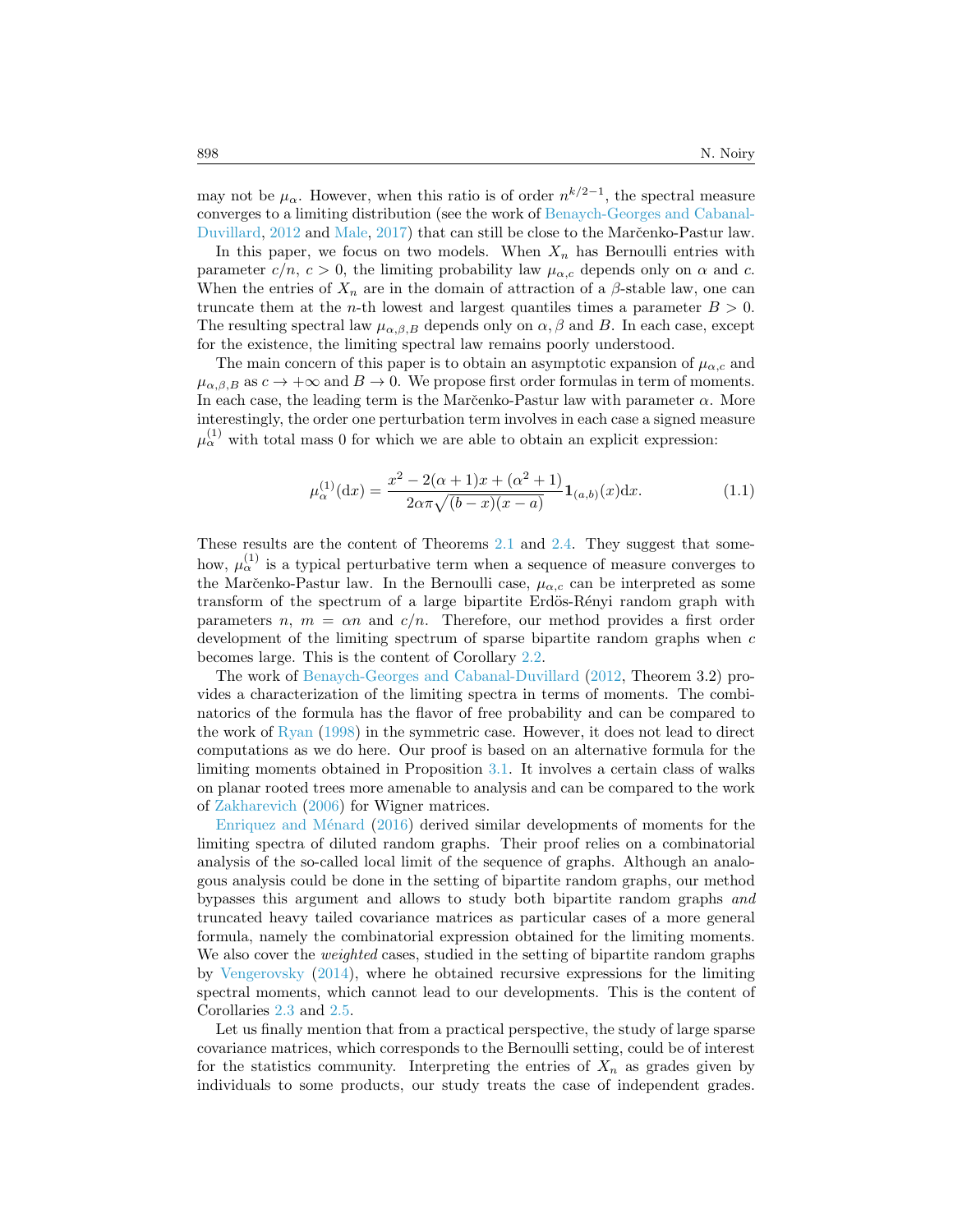Our techniques can be naturally extended to stochastic blocks models (e.g. two communities and two types of products).

Organization of the paper. In section [2,](#page-2-0) we state our main results concerning the first order asymptotic expansion of the limiting spectra of Bernoulli and truncated heavy-tailed covariance matrices. In section [3](#page-5-2) we derive a new formula for the limiting moments of Wishart matrices with exploding moments and briefly explain how this leads to a new proof of the convergence of the spectral measure, given by [Benaych-Georges and Cabanal-Duvillard](#page-14-1) [\(2012,](#page-14-1) Theorem 3.2). Section [4](#page-8-0) is devoted to the proof of the results of section [2.](#page-2-0)

# <span id="page-2-0"></span>2. Main results

<span id="page-2-1"></span>2.1. Spectra of Erdös-Rényi Bipartite Random Graphs. A bipartite Erdös-Rényi random graph with parameters  $n$ ,  $m$  and  $p$  is a percolation with parameter  $p$  on the bipartite complete graph having parts of respective sizes  $n$  and  $m$ . Up to a relabeling of the vertices, its adjacency matrix can be written

$$
A = A(n, m, p) = \begin{pmatrix} 0 & X_n^T \\ X_n & 0 \end{pmatrix},
$$

where  $X_n$  is a  $n \times m$  matrix with i.i.d. entries having Bernoulli law with parameter p. The associated empirical spectral measure is the random probability law

$$
\nu_A = \frac{1}{n} \sum_{\lambda \in \text{Spec}(A)} \delta_{\lambda}
$$

that put mass  $1/n$  at each eigenvalue of A, counting multiplicities. Notice that

$$
Spec(A) = \left\{ \pm \sqrt{\lambda_i(X_n X_n^T)} \right\}_{1 \le i \le n}
$$

where  $\lambda_1(X_nX_n^T), \ldots, \lambda_n(X_nX_n^T)$  are the eigenvalues of  $X_nX_n^T$ . Let f be the bijection of  $\mathbf{R}_+$ :  $f(x) = \sqrt{x}$ . For a measure  $\nu$  on  $\mathbf{R}_+$ , define  $\text{Sym}(\nu)(\cdot) = (\nu(\cdot)+\nu(-\cdot))/2$ the symmetrized version of  $\nu$ . Then

$$
\nu_A = (\text{Sym} \circ f_*) \mu_{X_n X_n^T},
$$

where  $f_*\mu$  is the pushforward of a measure  $\mu$  by f. This one-to-tone correspondence between probability measures on  $\mathbf{R}_+$  and symmetric probability measures on  $\mathbf{R}$ allows to directly work on the Wishart's setting and study  $\mu_{X_n X_n^T}$ .

We are interested in the diluted regime  $m = \alpha n$ ,  $\alpha > 0$  and  $p = c/n$ ,  $c > 0$ . In that case, the object of interest is the renormalized adjacency matrix  $\frac{1}{\sqrt{c}}A$ , so we study the following sequence of Wishart matrices:

$$
W_n = \frac{1}{c} X_n X_n^T.
$$

In the diluted regime, a lot of entries of  $X_n$  are equal to zero, which prevents  $\mu_{W_n}$ to converge to the Marčenko-Pastur law  $\mu_{\alpha}$  defined in the introduction. However, there still exists a limiting probability law  $\mu_{\alpha,c}$  that only depends on  $\alpha$ and c. This is a consequence of [Benaych-Georges and Cabanal-Duvillard](#page-14-1) [\(2012,](#page-14-1) Theorem 3.2). To see this, it suffices to show that the centered version  $W'_n =$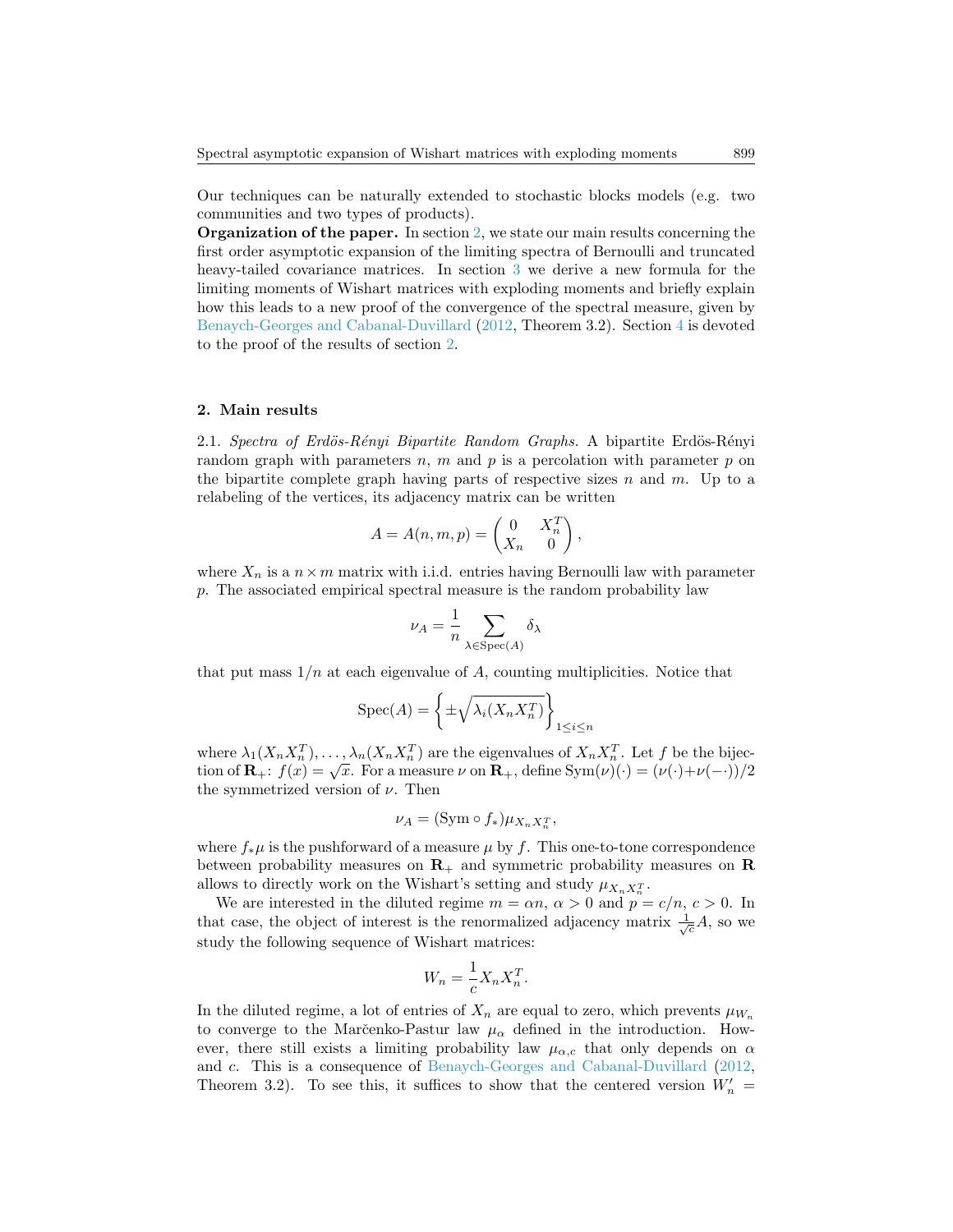$c^{-1}(X_n - \mathbf{E}[X_n]) (X_n - \mathbf{E}[X_n])^T$  has the same limiting spectra. Denoting respectively F and F' the cumulative distribution functions of  $\mu_{W_n}$  and  $\mu_{W'_n}$ , a consequence of Lidskii's inequalities is that:

$$
||F - F'||_{\infty} \le \frac{\mathrm{rk}(W_n - W'_n)}{n},
$$

where rk is the rank operator. Therefore,  $\mu_{W_n}$  has the same limit as  $\mu_{W_n}$ .

Another enlightening approach due to [Bordenave and Lelarge](#page-14-7) [\(2010\)](#page-14-7) is directly concerned with  $\nu_{\alpha,c} = (\text{Sym} \circ f_*)\mu_{\alpha,c}$ . The two authors remark that the spectra of a graph is continuous with respect to the local convergence introduced in [Aldous](#page-14-8) [and Lyons](#page-14-8) [\(2007\)](#page-14-8); [Benjamini and Schramm](#page-14-9) [\(2001\)](#page-14-9). In our setting, it can be shown that the limiting local law  $\mathscr{L}_{\alpha,c}$  has support on unimodular random trees. More precisely,

$$
\mathcal{L}_{\alpha,c} = \frac{1}{1+\alpha} \delta \mathbf{GW}(c,\alpha c) + \frac{\alpha}{1+\alpha} \delta \mathbf{GW}(\alpha c,c),
$$

where  $GW(x, y)$  stands for a Galton-Watson tree where individuals in even (resp. odd) generations reproduce with Poisson law with parameter x (resp.  $y$ ). The measure  $\nu_{\alpha,c}$  remains largely misunderstood. It can be proved, using same arguments as in the work of [Salez](#page-14-10)  $(2015)$ , that its set of atoms is dense in **R**. Besides, a con-sequence of the work of [Bordenave et al.](#page-14-11) [\(2017\)](#page-14-11) is that  $\nu_{\alpha,c}$  possesses a continuous part if and only if  $c > 1$ . When  $c \to +\infty$ ,  $\nu_{\alpha,c}$  converges towards  $(\text{Sym} \circ f_*)\mu_{\alpha}$ . A natural question is then to describe how  $\nu_{\alpha,c}$  differs from  $\nu_{\alpha}$  as c becomes large. Our result provides a characterization of the perturbation of order  $1/c$  in terms of moments of the Wishart counterpart  $\mu_{\alpha,c}$ .

<span id="page-3-0"></span>**Theorem 2.1.** For all  $k \geq 1$ , as  $c \to \infty$ :

$$
\int_{\mathbf{R}} x^k d\mu_{\alpha,c}(x) = \int_{\mathbf{R}} x^k d\mu_{\alpha}(x) + \frac{1}{c} \int_{\mathbf{R}} x^k d\mu_{\alpha}^{(1)}(x) + o\left(\frac{1}{c}\right),
$$

where  $\mu_{\alpha}^{(1)}$  is defined in Equation [\(1.1\)](#page-1-0).

It leads to an asymptotic development of the spectra of large bipartite Erdös-Rényi random graph at large intensity  $c$ :

<span id="page-3-1"></span>Corollary 2.2. For all  $k \geq 1$ , as  $c \to \infty$ :

$$
\int_{\mathbf{R}} x^k d\nu_{\alpha,c}(x) = \int_{\mathbf{R}} x^k d\nu_{\alpha}(x) + \frac{1}{c} \int_{\mathbf{R}} x^k d\nu_{\alpha}^{(1)}(x) + o\left(\frac{1}{c}\right),
$$

where  $\nu_{\alpha}^{(1)} = (\text{Sym} \circ f_*) \mu_{\alpha}^{(1)}$  is given by the density:

$$
\frac{x^5 - 2(\alpha + 1)x^3 + (\alpha^2 + 1)x}{2\alpha\pi\sqrt{(b - x^2)(x^2 - a)}} \mathbf{1}_{\sqrt{a} < |x| < \sqrt{b}}.
$$

Finally, let us mention that our method also applies in the weighted case where we study  $Y_n(i, j) = X_n(i, j) \times \xi_n(i, j)$  with  $\xi_n(i, j)$ 's i.i.d. with law that does not depend on  $n$  and having all moments finite. In that case, the perturbation term is just multiplied by  $\mathbf{E}[\xi^4]/\mathbf{E}[\xi^2]$ , where  $\xi$  has the same law as the  $\xi_n(i,j)$ 's.

<span id="page-3-2"></span>**Corollary 2.3.** In the weighted case, for all  $k \geq 1$ , as  $c \to \infty$ :

$$
\int_{\mathbf{R}} x^k d\nu_{\alpha,c}(x) = \int_{\mathbf{R}} x^k d\nu_{\alpha}(x) + \frac{1}{c} \cdot \frac{\mathbf{E}[\xi^4]}{\mathbf{E}[\xi^2]} \int_{\mathbf{R}} x^k d\nu_{\alpha}^{(1)}(x) + o\left(\frac{1}{c}\right).
$$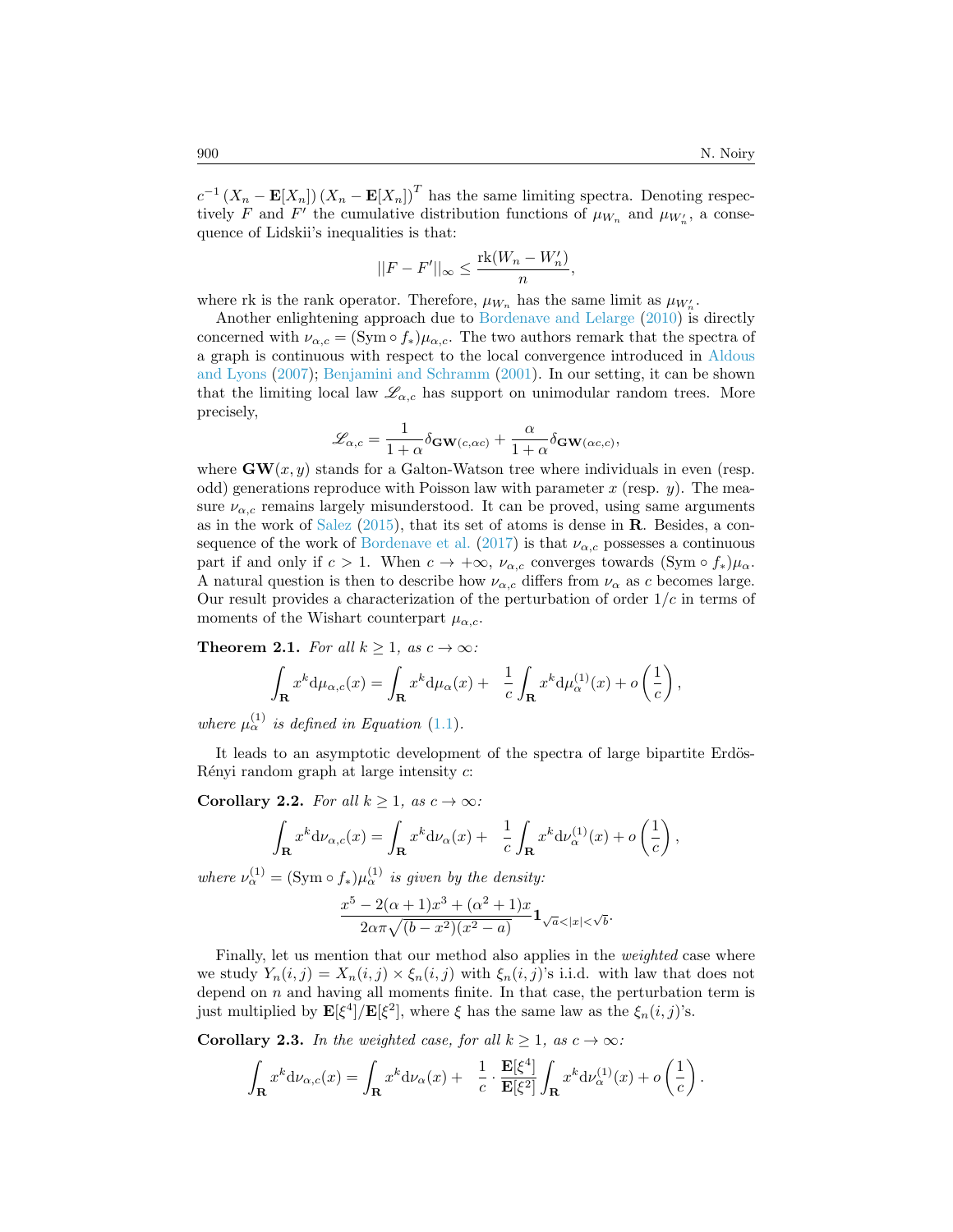

FIGURE 2.1. Numerical simulations for the spectrum of 100 Wishart matrices associated to random matrices of size  $n \times \alpha n$  with i.i.d. entries with Bernoulli law of parameter  $c/n$ , with  $c = 20$  and  $n = 3000$ . The theoritical densities of  $\mu_{\alpha}$  and  $\mu_{\alpha}^{(1)}$  are drawn in blue. The top diagrams correspond to  $\alpha = 2$  whereas the bottom diagrams correspond to  $\alpha = 4$ .

2.2. Truncated heavy tailed random matrices. For all  $n \geq 1$ , let  $X_n$  be a rectangular random matrix of size  $n \times m$  having i.i.d. entries with heavy tailed law P which has cumulative distribution function F. As before, we suppose that the ratio  $m/n$ converges to  $\alpha > 0$ . We suppose that P is in the domain of attraction of a  $\beta$ -stable law,  $\beta$  < 2. By [Breiman](#page-14-12) [\(1992,](#page-14-12) Theorem 9.34), it implies that there exist two reals  $M^-, M^+ \geq 0$  such that  $M^- + M^+ > 0$  and

<span id="page-4-0"></span>
$$
\frac{F(-x)}{1 - F(x)} \underset{x \to +\infty}{\longrightarrow} \frac{M^-}{M^+},\tag{2.1}
$$

We restrict our study to the case  $M^+ > 0$ : the following arguments easily adapt when  $M^- > 0$  by considering  $P(-)$ .

Theorem 1.10 in [Belinschi et al.](#page-14-13) [\(2009\)](#page-14-13) ensures that the spectral measure of

$$
n^{-\frac{2}{\beta}}X_n X_n^T
$$

almost surely weakly converges towards a deterministic probability law  $\mu_{\alpha,\beta}$  which only depends on  $\alpha$  and  $\beta$ . We are here concerned with a truncated version. More precisely, define the quantiles  $q_n^-$  and  $q_n^+$  by:

$$
\left\{ \begin{array}{lcl} F(q_n^-) &=& 1/n \\ 1-F(q_n^+) &=& 1/n. \end{array} \right.
$$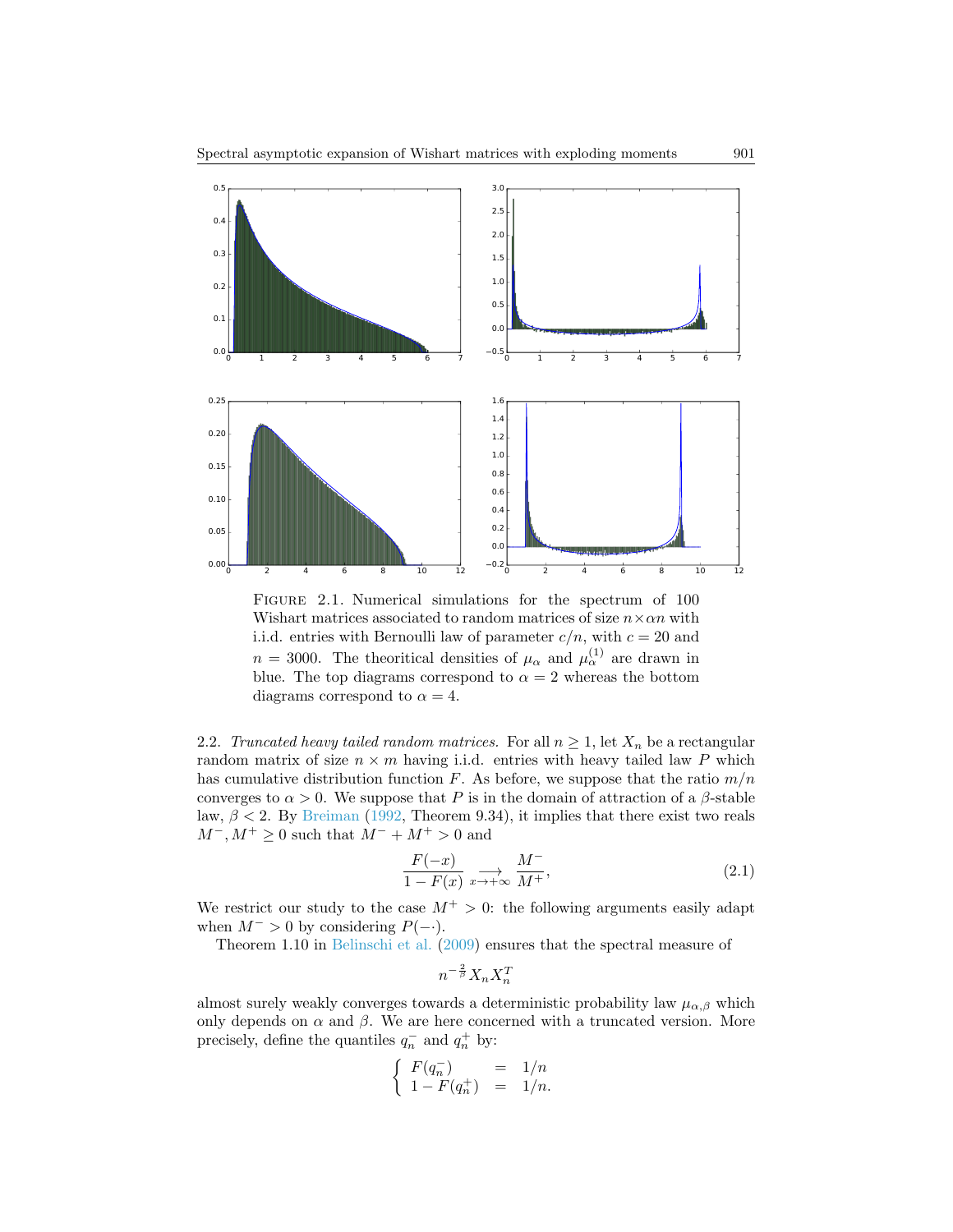For all  $B > 0$ , we consider the sequence of random matrices  $X_n^{(B)}$  of size  $n \times m$ where

$$
X_n^{(B)}(i,j) = X_n(i,j) \mathbf{1}_{Bq_n \le X_n(i,j) \le Bq_n^+} + Bq_n^{-} \mathbf{1}_{X_n(i,j) < Bq_n^-} + Bq_n^{+} \mathbf{1}_{X_n(i,j) > Bq_n^+}.
$$

Let  $P_n^{(B)}$  be the law of the entries of  $X_n^{(B)}$ . This forms a sequence of probability measures that can be viewed as an approximation of P. The sequence of Wishart's matrices:

$$
\frac{1}{n M_2(P_n^{(B)})} X_n^{(B)} X_n^{(B)^T},
$$

where  $M_2(P_n^{(B)})$  is the second moment of  $P_n^{(B)}$ , satisfies the hypothesis of [Benaych-](#page-14-1)[Georges and Cabanal-Duvillard](#page-14-1) [\(2012,](#page-14-1) Theorem 3.2). Therefore, the associated sequence of spectral measures converges towards a probability law  $\mu_{\alpha,\beta,B}$  which, as we will see, only depends on  $\alpha, \beta$  and B.

The quantities  $q_n^-$  and  $q_n^+$  corresponds to the lowest and largest n-th quantile of P. Therefore, our choice of law  $P_n$  can be interpreted as a truncation of the largest entries in each rows of  $X_n$ . If one had chosen a smaller order of truncation, one would have retrieved the Marc̆enko-Pastur regime. On the contrary, if one had chosen a larger order of truncation, the  $A_k$ 's defined in Equation [\(3.1\)](#page-5-3) would have been all infinite, meaning that the truncation is not large enough to apply Theorem 3.2 of [Benaych-Georges and Cabanal-Duvillard](#page-14-1) [\(2012\)](#page-14-1). In this spirit, the parameter  $B > 0$  can be seen as a finer adjustment of the truncation.

When  $B \to 0$ , we are able to obtain a first order expansion in terms of moments. Interestingly, it involves the signed measure  $\mu_{\alpha}^{(1)}$  that also appears in the Bernoulli case.

<span id="page-5-0"></span>**Theorem 2.4.** For all  $k \geq 1$ , as  $B \to 0$ :

$$
\int_{\mathbf{R}} x^k d\mu_{\alpha,\beta,B}(x) = \int_{\mathbf{R}} x^k d\mu_{\alpha}(x) + B^{\beta} \cdot C(\beta, M^+, M^-) \int_{\mathbf{R}} x^k d\mu_{\alpha}^{(1)}(x) + o(B^{\beta}),
$$
  
where  $C(\beta, M^+, M^-) = \frac{(2-\beta)^2}{4-\beta} \cdot \frac{1}{1 + (M^-/M^+)^{1/\beta}}$ .

As in the Bernoulli case, our method directly applies to the weighted setting where we consider rectangular matrices  $Y_n^{(B)}(i,j) = X_n^{(B)} \times \xi_n(i,j)$  with  $\xi_n(i,j)$ 's i.i.d. random variables, independent of  $X_n^{(B)}$ , whose law does not depend on n and has all moments finite. If  $\xi$  has the same law as this family, the corollary writes in the following way.

<span id="page-5-1"></span>**Corollary 2.5.** In the weighted case, for all  $k \geq 1$ , as  $B \to 0$ :

$$
\int_{\mathbf{R}} x^k d\mu_{\alpha,\beta,B}(x) = \int_{\mathbf{R}} x^k d\mu_{\alpha}(x) + B^{\beta} \cdot C(\beta, M^+, M^-) \frac{\mathbf{E}[\xi^4]}{\mathbf{E}[\xi^2]} \int_{\mathbf{R}} x^k d\mu_{\alpha}^{(1)}(x) + o\left(B^{\beta}\right).
$$

#### <span id="page-5-2"></span>3. Spectral moments of generalized Wishart's matrices

Our main results are obtained from a general formula that we derive for the limiting moments of size-dependent Wishart's matrices. More precisely, we consider the following setting. Let  $X_n$  be an  $n \times m$  matrix having i.i.d. entries with centered law  $P_n$  which has k-th moment  $M_k(P_n) < +\infty$ . We make the following assumption:

<span id="page-5-3"></span>
$$
\forall k \ge 2, \quad \frac{M_k(P_n)}{n^{k/2 - 1} M_2(P_n)^{k/2}} \underset{n \to +\infty}{\longrightarrow} A_k \in [0, \infty). \tag{3.1}
$$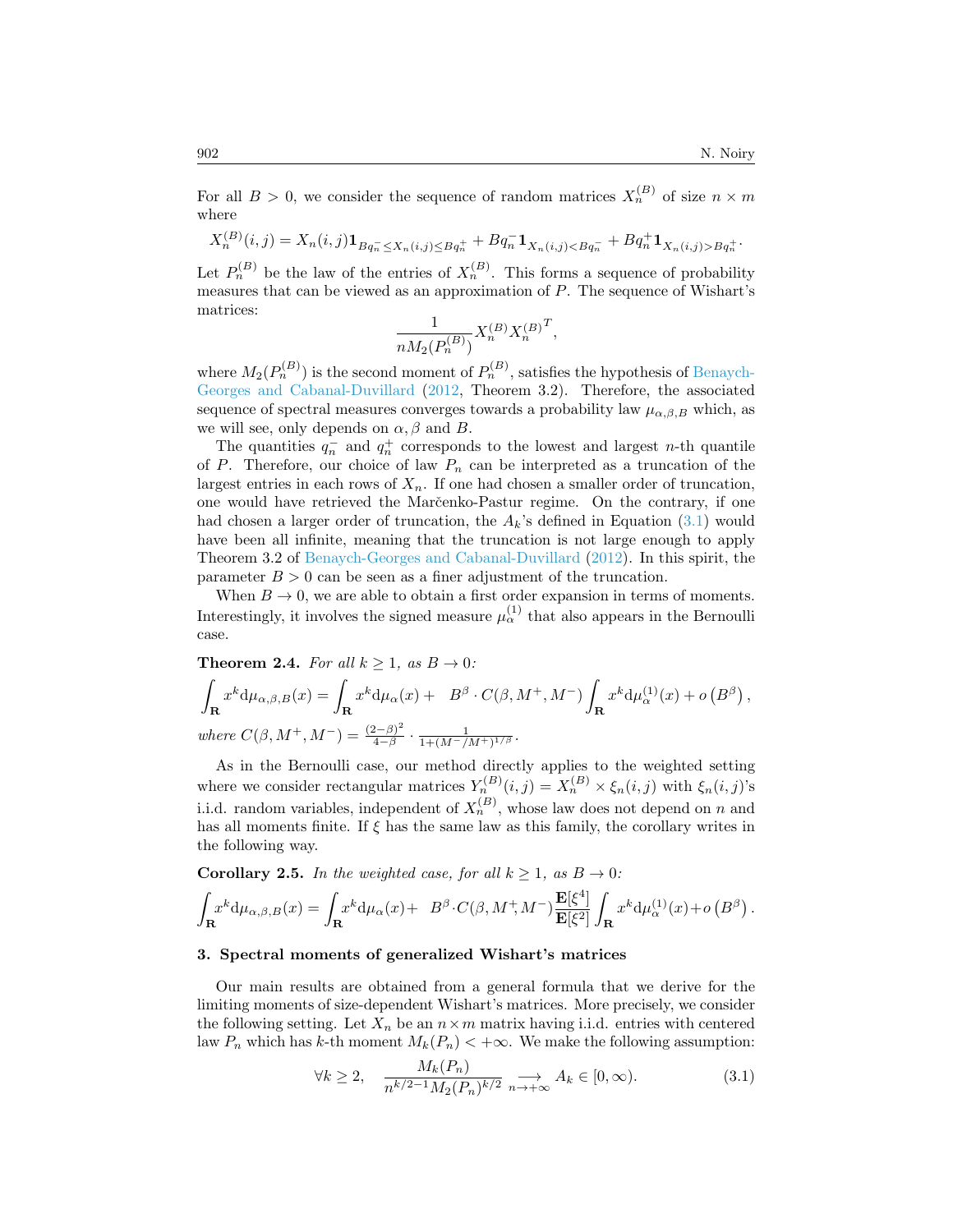In the regime  $m/n \to \alpha > 0$ , Benaych-Georges and Cabanal-Duvillard proved the convergence of the empirical spectral measures associated to the Wishart sequence:

$$
W_n := \frac{1}{n M_2(P_n)} X_n X_n^T.
$$

The limiting measure  $\mu_{\mathcal{A}}$  only depends on  $\mathcal{A} := (A_k)_{k \geq 2}$ . They obtained a formula for the moments of  $\mu_{\mathcal{A}}$  which has the flavor of free probability theory. We propose here an alternative formula which turns out to be more amenable to analysis for our purpose.

In order to properly state our result, we need to introduce the notion of word on a labeled graph. A labeled graph is a graph  $G = (V, E)$  together with a labeling of the vertices, that is a one-to-one application from V to  $\{1,\ldots,|V|\}$ . A relabeling of a labeled graph is a new choice of bijection between V and  $\{1, \ldots, |V|\}$ . Note that there are |V|! choices of labelings for a given graph  $G = (V, E)$ . A word of length  $k \geq 1$  on a labeled graph G is a sequence of labels  $i_1, i_2, \ldots, i_k$  such that  ${i_j, i_{j+1}}$  is a pair of adjacent labels (that is the associated vertices are neighbours in G) for all  $1 \leq j \leq k-1$ . A word of length k is said to be closed if  $i_1 = i_k$ . Let  $\mathbf{i} = i_1, \ldots, i_k$  and  $\mathbf{i}' = i'_1, \ldots, i'_k$  be two words of length k on two labeled graphs G and G' having the same number of vertices. Then, i and i' are said to be equivalent if there exists a bijection  $\sigma$  of  $\{1, \ldots, |V|\}$  such that  $\sigma(i_j) = i'_j$  for all  $1 \leq j \leq k$ . In words,  $\mathbf i$  and  $\mathbf i'$  are equivalents if there exists a relabeling of a G such that the word associated to *i* is exactly *i'*. One can check that this defines an equivalence relation on words on labeled graphs.

Recall that a planar rooted tree is a connected graph without loop embedded in the plane, with a distinguished vertex called the root. A vertex at odd (resp. even) distance from the root will be called an odd (resp. even) vertex. An edge with an odd (resp. even) origin vertex will be called an odd (resp. even) edge.

<span id="page-6-0"></span>**Proposition 3.1.** For all  $k \geq 1$ , the k-th moment of  $\mu_A$  is

$$
\int_{\mathbf{R}} x^{k} d\mu_{\mathcal{A}}(x) = \sum_{a=1}^{k} \sum_{l=1}^{a} \alpha^{l} \sum_{\substack{\mathbf{b} = (b_1, \dots, b_a) \\ b_1 \ge b_2 \ge \dots \ge b_a \ge 2 \\ b_1 + b_2 + \dots + b_a = 2k}} |\mathcal{W}_k(a, a+1, l, \mathbf{b})| \prod_{i=1}^{a} A_{b_i}.
$$
 (3.2)

where  $W_k(a, a+1, l, b)$  is a set of representatives of the equivalence classes of closed words on labeled rooted planar trees having "a" edges, of which l are odd edges, starting from the root and such that for all  $1 \leq i \leq a$ , one edge is browsed  $b_i$  times.

<span id="page-6-2"></span>*Remark* 3.2. Let w be an element of  $W_k(a, a+1, l, b)$ . Since it is a representative walk on a tree, starting and ending at the root, the multiplicity of each edge has to be even. In particular, **b** must be a  $a$ -tuple of even integers summing to  $2k$ , and the sequence of odd parameters  $(A_{2k})_{k\geq 1}$  characterizes the limiting law.

*Proof*: For all  $k \geq 1$ , denote by  $M_k(\mu_{W_n})$  the k-th moment of  $\mu_{W_n}$ . Its expected value  $\mathbf{E}[M_k(\mu_{W_n})]$  is given by:

<span id="page-6-1"></span>
$$
\frac{1}{n^{k+1}M_2(P_n)^k} \sum_{\substack{1 \le i_1,\ldots,i_k \le n \\ 1 \le j_1,\ldots,j_k \le m}} \mathbf{E}[X(i_1,j_1)X(i_2,j_1)\cdots X(i_k,j_k)X(i_1,j_k)].\tag{3.3}
$$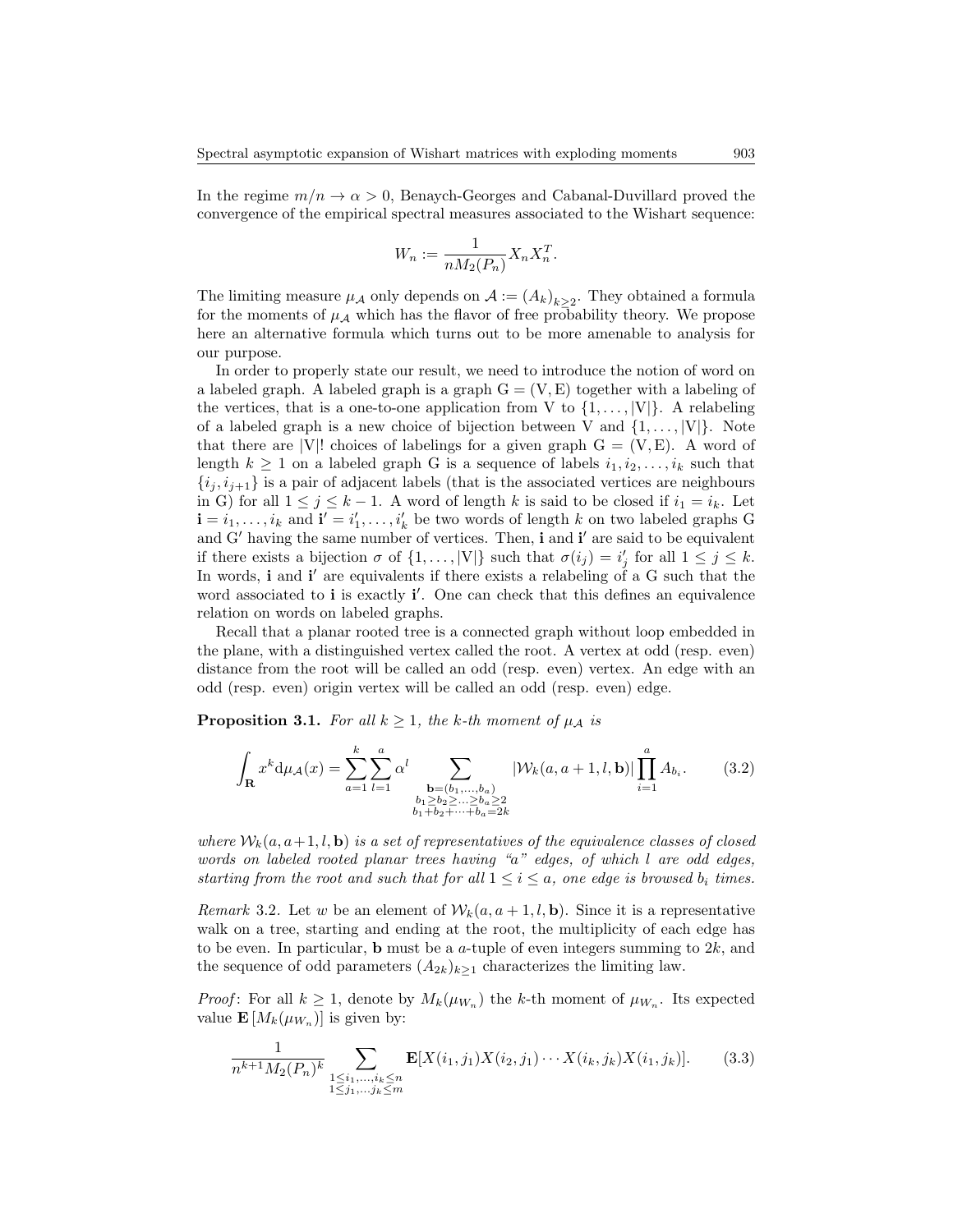

<span id="page-7-0"></span>FIGURE 3.2. Example of a word  $(i, j)$  with its associated graph and quantities.

Denote  $(i, j)$  the generic word  $i_1 j_1 i_2 \ldots i_1 j_k$  appearing in [\(3.3\)](#page-6-1). We define the bipartite graph  $G = (V, E)$  associated to the word  $(i, j)$  by:

 $V = \{(i_r, \mathbf{i}), (j_r, \mathbf{j}); 1 \leq r \leq k\};$ 

and

$$
E = \{ \{ (i_r, i), (j_r, j) \}, \{ (i_{r+1}, i), (j_r, j) \}; 1 \le r \le k \},\
$$

where we used the convention  $k + 1 = 1$ . The abstract symbols i and j are needed to obtain a bipartite graph since the  $i_r$ 's and  $j_r$ 's can have common values (see Figure [3.2](#page-7-0) for an illustration). We will refer to  $(i-)$  and  $(j-)$  letters. In words, the vertices of G are the letters of the word  $(i, j)$  and two vertices are linked by an edge when they are consecutive in  $(i, j)$ . Denote by s the number of vertices, a the number of edges,  $l$  the number of j-vertices and  $\overline{l}$  the number of i-vertices in the word. Since G is connected,  $s \leq a+1$ . Moreover, since  $P_n$  has zero mean, each edge must appear at least twice in the word to give a non-zero contribution in [\(3.3\)](#page-6-1). As a consequence we obtain the bound  $a \leq k$  because  $i_1 j_1 \ldots j_k$  possesses 2k edges counted with multiplicity.

Two words  $(i, j)$  and  $(i', j')$  are said equivalent if one can find a permutation  $\sigma$ of  $\{1, \ldots, n\}$  and another one  $\tau$  of  $\{1, \ldots, m\}$  such that

$$
\forall p \in \{1, \dots k\}, \quad \sigma(i_p) = i'_p \text{ and } \tau(j_p) = j'_p.
$$

One can check that this is an equivalence relation on the words appearing in [\(3.3\)](#page-6-1). Note that  $(i, j)$  has

$$
C(s,l) = n(n-1)\cdots(n-l+s+1) \times m(m-1)\cdots(m-l+1) \sim \alpha^l n^s
$$

equivalents. Fix  $a \in \{1, ..., k\}, 1 \le s \le a+1$  and  $1 \le l \le a$ . Let  $\mathcal{B}_{a,k}$  be the set of a-tuples  $\mathbf{b} = (b_1, \ldots, b_a)$  of integers such that

- (1)  $b_1 \geq b_2 \geq \cdots \geq b_a \geq 2;$
- (2)  $b_1 + \cdots + b_a = 2k$ .

For all  $k \ge 1$  and  $\mathbf{b} \in \mathcal{B}_{a,k}$ , we introduce  $\mathcal{W}_k(a, s, l, \mathbf{b})$  a set of representatives of the equivalence classes of words  $(i, j)$  such that the associated graph has a edges, s vertices of which l are j-vertices and such that for all  $1 \leq i \leq a$  there is an edge which has multiplicity  $b_i$  in  $(i, j)$ . We can rewrite  $(3.3)$  as:

$$
\sum_{a=1}^{k} \sum_{s=1}^{a+1} \sum_{l=1}^{s} \frac{C(s,l)}{n^{a+1}} \sum_{\mathbf{b} \in \mathcal{B}_{a,k}} \sum_{(\mathbf{i},\mathbf{j}) \in \mathcal{W}(a,s,l,b)} \prod_{1 \le i \le a} \frac{M_{b_i}(P_n)}{n^{b_i/2-1} M_2(P_n)^{b_i/2}}.
$$
 (3.4)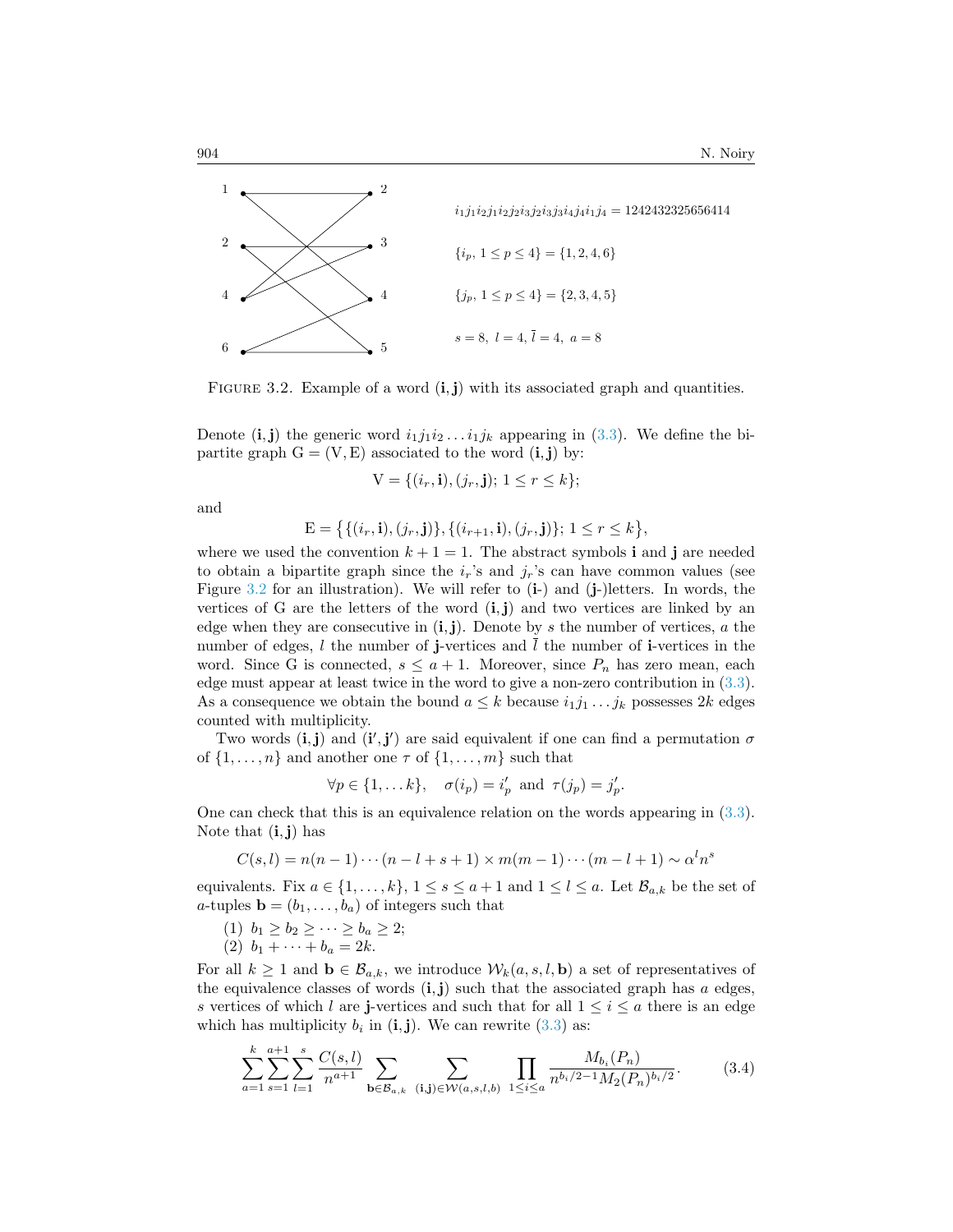Since  $C(s, l)n^{-a-1} \sim \alpha^l n^{s-a-1}$  when  $n \to +\infty$  we deduce that when  $s < a+1$  the asymptotic contribution is zero. Hence a possible non-zero contribution arises only when  $s = a + 1$ . The Proposition is a consequence of [\(3.1\)](#page-5-3).

Remark that our method could lead to an alternative proof of Benaych-Georges and Cabanal-Duvillard result. We only give a sketch of the remaining steps and do not enter the details here as it is not our main purpose. The variance of  $M_k(\mu_{W_n})$ can be written

$$
\frac{1}{n^{2(k+1)}M_2(P_n)^{2k}}\!\!\sum_{(\mathbf{i},\mathbf{j}),(\mathbf{i}',\mathbf{j}')} \!\!\!\left(\mathbf{E}[P(\mathbf{i},\mathbf{j})P(\mathbf{i}',\mathbf{j}')] - \mathbf{E}[P(\mathbf{i},\mathbf{j})]\mathbf{E}[P(\mathbf{i}',\mathbf{j}')]\right)\!,
$$

where  $P(i, j)$  is the product  $X(i_1, j_1)X(i_2, j_1)\cdots X(i_1, j_k)$ . A combinatorial analysis of the contributions associated to words  $(i, j)$  and  $(i', j')$  can lead to  $Var(M_k(\mu_{W_n}))$  $= O(1/n)$ . Then, it can be shown that the limiting k-th moment does not grow faster than  $k^{ck}$  for a constant  $c > 0$ , which ensures that the limiting law is characterized by its moments.

# <span id="page-8-0"></span>4. Proof of the main results

The formula for the moments of the limiting law can be rewritten:

<span id="page-8-1"></span>
$$
\sum_{l=1}^{k} \alpha^{l} |\mathcal{W}_{k}(k, k+1, l, (2, \ldots, 2))| + A_{4} \sum_{l=1}^{k-1} \alpha^{l} |\mathcal{W}_{k}(k, k+1, l, (4, 2, \ldots, 2))| + \cdots (4.1)
$$

We used that  $A_2 = 1$  and that:

- a word of length  $2k+1$  on a planar rooted tree having k edges that starts and ends at the root and browses every edge has to browse every edge exactly 2 times;
- a word of length  $2k + 1$  on a planar rooted tree having  $k 1$  edges that starts and ends at the root and browses every edge has to browse every edge 2 times except for one that is browsed 4 times.

The (numerous) remaining terms (represented by the " $\cdots$ ") involve the  $A_k$ 's for  $k > 4$ .

The first term of  $(4.1)$  is known to be the k-th moment of the Marc̆enko-Pastur law with parameter  $\alpha$ . We will show that the second term

$$
\sum_{l=1}^{k-1} \alpha^l |\mathcal{W}_k(k, k+1, l, (4, 2, \dots, 2))|
$$

is the k-th moment of  $\mu_{\alpha}^{(1)}$ . Finally, we will see that  $A_4$  is equal to  $1/c$  in the Bernoulli case and to  $B^{\beta} \cdot C(\beta, M^{+}, M^{-})$  in the truncated heavy-tailed case, by identifying the asymptotic coefficients  $A_k$ 's in both settings.

4.1. Identification of the signed measure  $\mu_{\alpha}^{(1)}$ . Although this is a known result, we briefly prove that

$$
\int_{\mathbf{R}} x^k d\mu_\alpha(x) = \sum_{l=1}^k \alpha^l |\mathcal{W}_k(k, k+1, l, (2, \dots, 2))|
$$

in order to introduce some notations.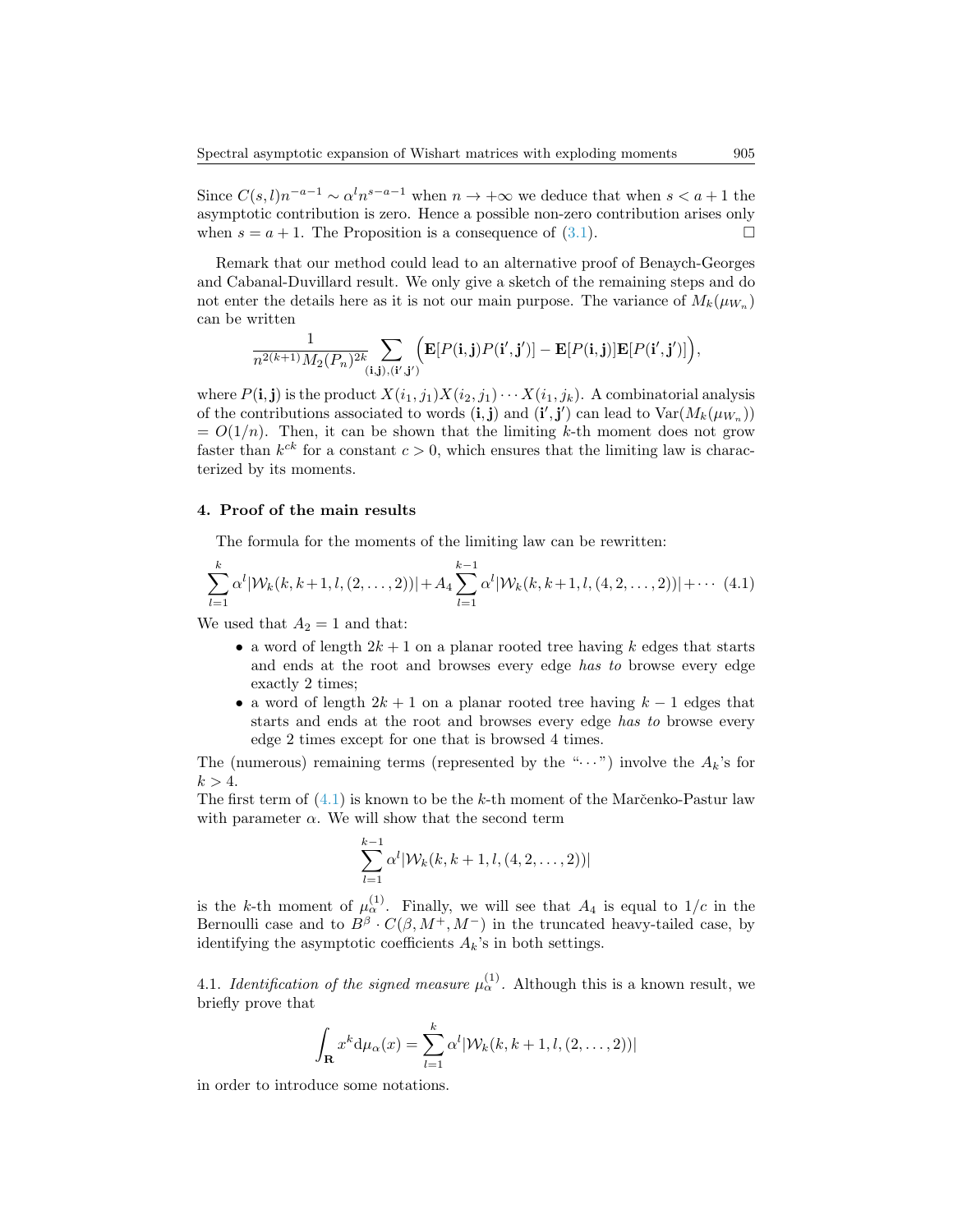

<span id="page-9-0"></span>FIGURE 4.3. Decomposition of a planar tree.

Recall that  $W_k(k, k+1, l, (2, \ldots, 2))$  is a set of representatives of closed words starting at the root, of length  $2k+1$  on labeled planar rooted trees having k edges, l of these being odd edges. Therefore,

$$
\sum_{l=1}^{k} \alpha^{l} |\mathcal{W}_{k}(k, k+1, l, (2, ..., 2))| = \sum_{\mathrm{T} \in \mathcal{T}_{k}} \alpha^{l(\mathrm{T})},
$$

where  $\mathcal{T}_k$  is the set of planar rooted trees having k edges. For convenience, we introduce

$$
a_k := \sum_{\mathrm{T} \in \mathcal{T}_k} \alpha^{l(\mathrm{T})}
$$
 and  $b_k := \sum_{\mathrm{T} \in \mathcal{T}_k} \alpha^{\overline{l}(\mathrm{T})}$ ,

where  $\overline{l}(T)$  is the number of even edges of a given tree  $T \in \mathcal{T}_k$ .

It turns out that the  $a_k$ 's are the moments of  $\mu_\alpha$ . To obtain the term of order  $1/c$  we will need to compute the generating series of the  $a_k$ 's and  $b_k$ 's.

Let T be a planar tree having  $k + 1$  edges. Let  $T_1$  be the tree induced by the first child of the root and  $T_2$  the connected component of the root after removing the edge between the root and its first child (see Figure [4.3\)](#page-9-0). Denoting  $p$  (resp.  $q$ ) the number of edges of  $T_1$  (resp.  $T_2$ ), we have  $p + q = k$ . It is straightforward to obtain the relations  $l(T) = 1 + \overline{l}(T_1) + l(T_2)$  and  $\overline{l}(T) = l(T_1) + \overline{l}(T_2)$ . Therefore

$$
\begin{cases}\n a_{k+1} = \alpha \sum_{p+q=k} a_p b_q \\
 b_{k+1} = \sum_{p+q=k} a_p b_q.\n\end{cases}
$$

Denoting  $A(z) = \sum_{k\geq 0} a_k z^k$  and  $B(z) = \sum_{k\geq 0} b_k z^k$  the generating functions of the  $a_k$ 's and the  $b_k$ 's we obtain the functional relations:

<span id="page-9-2"></span>
$$
\begin{cases}\nA = 1 + \alpha z AB \\
B = 1 + z AB.\n\end{cases}
$$
\n(4.2)

It implies that  $zA^2 + (\alpha z - z - 1)A + 1 = 0$ . If we denote  $S(z) := -z^{-1}A(z^{-1})$  the Stieltjes transform of the measure with moments  $a_k$ 's, then S satisfies the equation:

<span id="page-9-1"></span>
$$
zS^2 - (\alpha - z - 1)S + 1 = 0.
$$
 (4.3)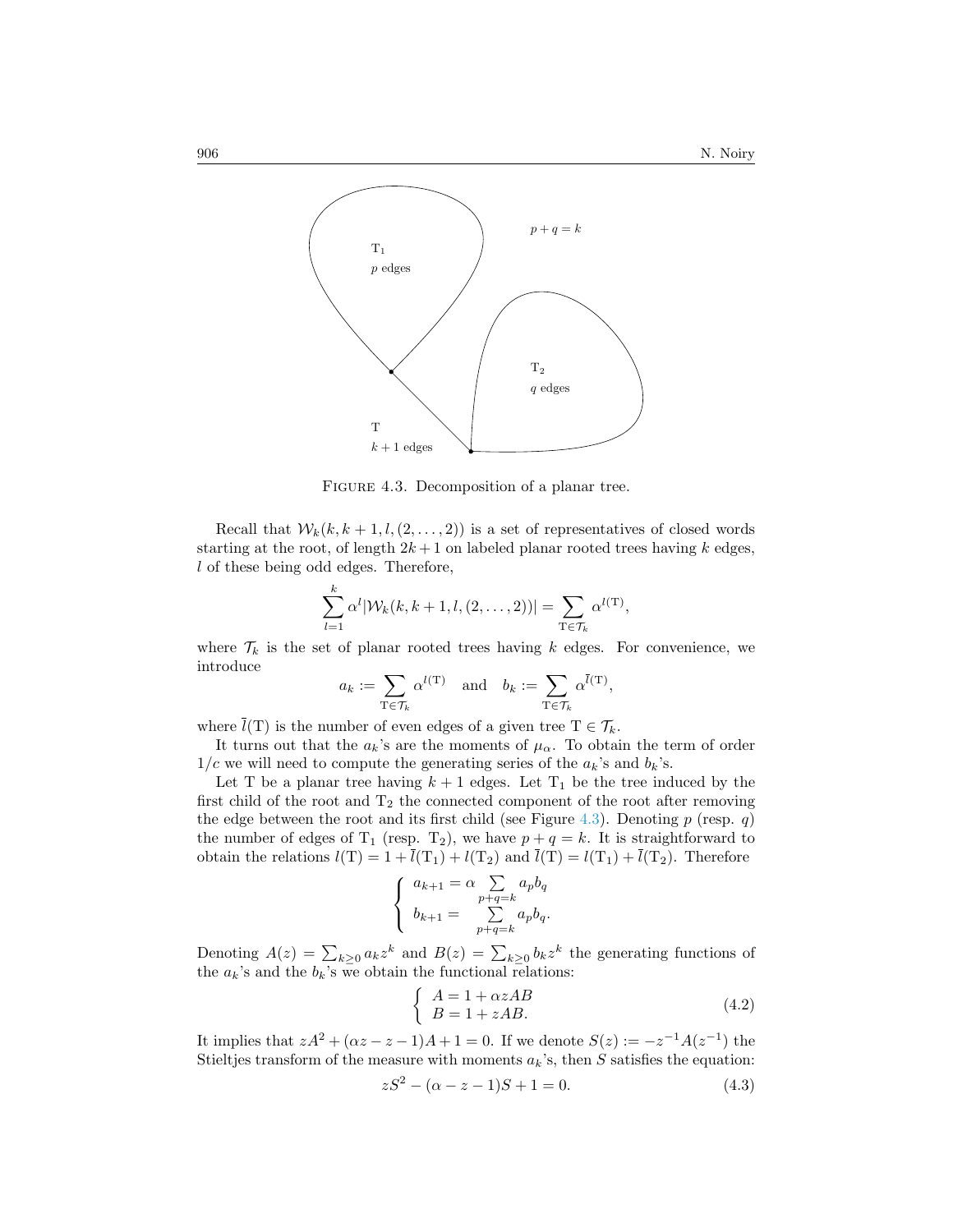The function S of the variable  $z \in \mathbb{C}_+$  is the limit of the Stieltjes transform of the  $\mu_{W_n}$  when  $c \to +\infty$ . The imaginary part of a Stieltjes transform is positive: this allows us to choose the right solution for equation  $(4.3)$ . For a complex z, if we denote  $\sqrt{z}$  the square root having a positive imaginary part on the upper half plane:

$$
S(z) = \frac{\alpha - z - 1 + \sqrt{(z - b)(z - a)}}{2z},
$$

where  $a = (1 - \sqrt{\alpha})^2$  and  $b = (1 + \sqrt{\alpha})^2$ . This is the Stieltjes transform of the Marčenko-Pastur law  $\mu_{\alpha}$ , as announced.

The second term involves  $W_k(k-1,k,l,(4,2,\ldots,2))$  a set of equivalence classes of closed words of length  $2k + 1$  on labeled planar rooted tree having  $k - 1$  edges, starting at the root and such that each edge is browsed exactly two times except one which is browsed four times. Let us denote

$$
a_k^{(1)} = \sum_{l=1}^{k-1} \alpha^l |\mathcal{W}_k(k-1,k,l,(4,2,\ldots,2))|,
$$

and

$$
b_k^{(1)} = \sum_{\bar{l}=1}^{k-1} \alpha^l |\mathcal{W}_k(k-1,k,l,(4,2,\ldots,2))|.
$$

The associated generating series will be denoted  $A^{(1)}$  and  $B^{(1)}$ . Notice that by definition  $a_0^{(1)} = a_1^{(1)} = b_0^{(1)} = b_1^{(1)} = 0$ . We are going to obtain a recursion linking the four generating series  $A, B, A^{(1)}$  and  $B^{(1)}$ . The idea is to use a first generation decomposition of the planar rooted tree on which the words are written, and then to distinguish whether or not the quadruple edge is an edge of this generation. For all  $k \geq 1$ , we partition  $\mathcal{W}_k(k-1,k,l,(4,2,\ldots,2))$  into two parts:

$$
\mathcal{W}_k^{(0)}(k-1,k,l,(4,2,\ldots,2)) \bigsqcup \mathcal{W}_k^{(1)}(k-1,k,l,(4,2,\ldots,2)),
$$

where  $\mathcal{W}_k^{(0)}$  $(k-1, k, l, (4, 2, \ldots, 2))$  is the set of representative belonging to  $W_k(k-1, k, l, (4, 2, \ldots, 2))$  $1, k, l, (4, 2, \ldots, 2)$  such that the quadruple edge is not a first generation edge, and  $\mathcal{W}_k^{(1)}$  $(k-1, k, l, (4, 2, \ldots, 2))$  is the set of representatives belonging to  $W_k(k-1, k, l, (4, 2, \ldots, 2))$  $1, k, l, (4, 2, \ldots, 2)$  such that the quadruple edge is a first generation edge. The associated quantities will be denoted  $a_k^{(1,0)}$  $a_k^{(1,0)}, a_k^{(1,1)}$  $k^{(1,1)}$ ,  $A^{(1,0)}$ , ... For example:

$$
a_k^{(1,0)} = \sum_{l=1}^{k-1} \alpha^l |\mathcal{W}_k^{(0)}(k-1,k,l,(4,2,\ldots,2))|.
$$

A representative word  $(i, j) \in W_k(k-1, k, l, (4, 2, \ldots, 2))$  can be written:

$$
(\mathbf{i}, \mathbf{j}) = i_1 \mathbf{S}_1 \zeta \xi \mathbf{S}_2 \xi \zeta \mathbf{S}_3 \zeta \xi \mathbf{S}_4 \xi \zeta \mathbf{S}_5 i_1,
$$

where:

- (1)  $i_1$ **S**<sub>1</sub> $\zeta$ **S**<sub>5</sub> $i_1$  is the contour of a planar tree having  $p_1$  edges;
- (2)  $\xi S_2 \xi$  is the contour of a planar tree having  $p_2$  edges;
- (3)  $\zeta S_3\zeta$  is the contour of a planar tree having  $p_3$  edges;
- (4)  $\xi S_4 \xi$  is the contour of a planar tree having  $p_4$  edges;
- (5)  $\xi S_2 \xi S_4 \xi$  is the contour of a planar tree having  $p_2 + p_4$  edges.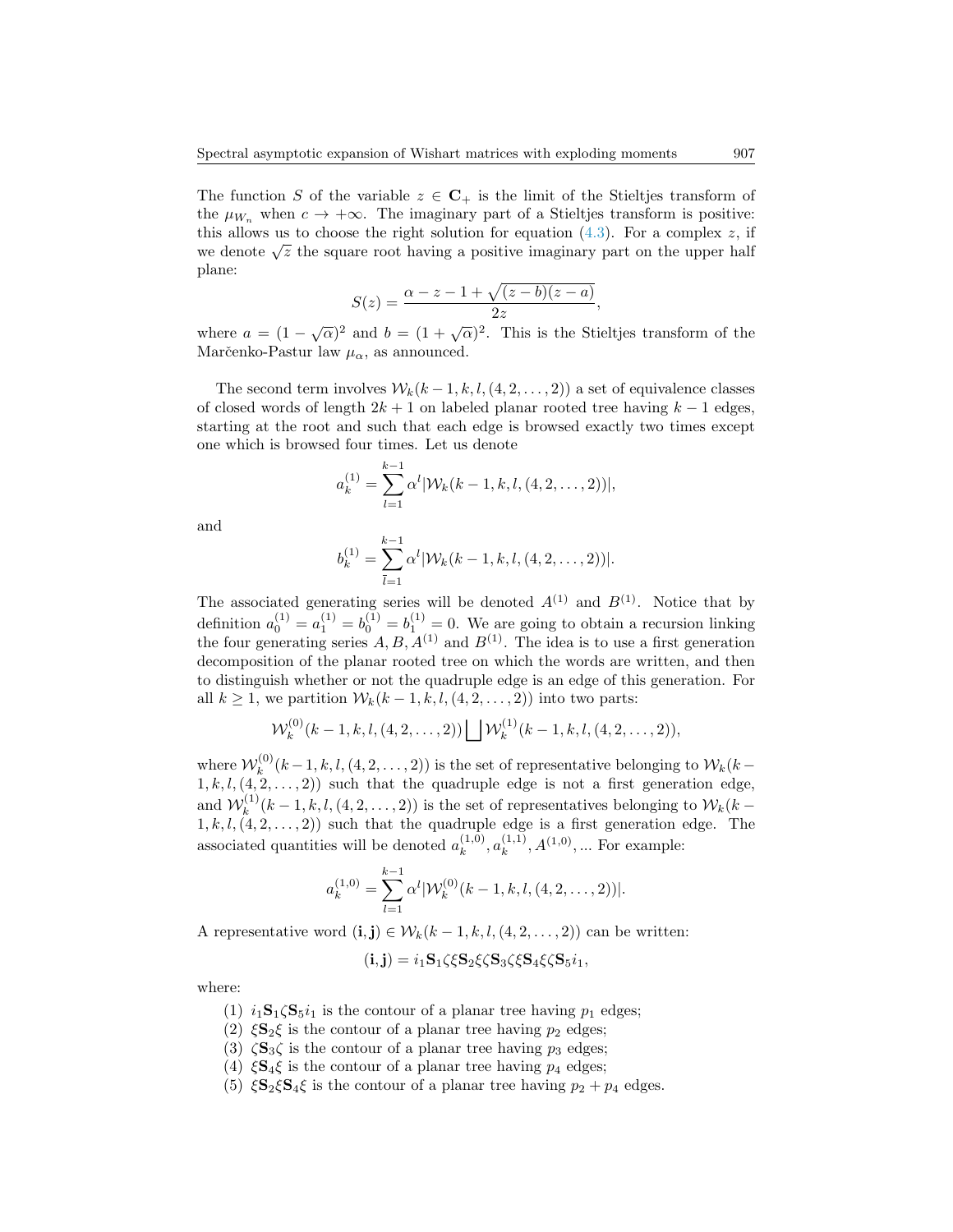

<span id="page-11-0"></span>FIGURE 4.4. The writing  $(i, j)$  and its quadruple edge  $\{\zeta, \xi\}.$ 



<span id="page-11-1"></span>FIGURE 4.5. First edge decomposition of a word respectively in  $\mathcal{W}_k^{(0)}$  $\mathcal{W}_k^{(0)}(k-1,k,l,(4,2,\ldots,2))$  on the left and in  $\mathcal{W}_k^{(1)}$  $\binom{k}{k}$  (k - $(1, k, l, (4, 2, \ldots, 2))$  on the right, where the quadruple edge is in red.

The above integers satisfy  $p_1+p_2+p_3+p_4=k-2$ . See Figure [4.4](#page-11-0) for an illustration. All of these conditions are sufficient to define a class of canonical representatives. Let T be the planar rooted tree on which a representative word  $(i, j)$  is written. Denote  $e_4$  the quadruple edge,  $T \setminus e_4$  the connected component of the root after removing  $e_4$  and  $T^{e_4}$  the planar rooted tree formed by the descendants of  $e_4$ . Then, the above conditions ensures that  $(i, j)$  is such that  $T \setminus e_4$  and  $T^{e_4}$  are respectively browsed in lexicographic order.

Let  $(i, j) \in W_k^{(0)}(k-1, k, l, (4, 2, \ldots, 2)).$  The underlying tree can have  $p \in$  $\{1, \ldots, k-2\}$  edges which are all browsed two times by  $(i, j)$ . One of the tree induced by the children of the root contains the quadruple edge, leading to  $p$  different choices. On another side, if  $(i, j) \in W_k^{(1)}(k-1, k, l, (4, 2, ..., 2))$  then the underlying tree can have  $p \in \{1, \ldots, k-1\}$  edges out of which one is the quadruple edge. There are  $\binom{p+1}{2}$  choices for the locations of the the visits of the quadruple edge. See Figure [4.5](#page-11-1) for an illustration.

As a consequence, we get the following recursions:

$$
a_k^{(1,0)} = \sum_{p=1}^{k-2} \alpha^p p \sum_{q_1 + \dots + q_p = k-p-1} b_{q_1+1}^{(1)} b_{q_2} \cdots b_{q_p},
$$

and

$$
a_k^{(1,1)} = \sum_{p=1}^{k-2} \alpha^p \binom{p+1}{2} \sum_{q_1 + \dots + q_{p+1} = k-p-1} b_{q_1} b_{q_2} \dots b_{q_{p+1}}.
$$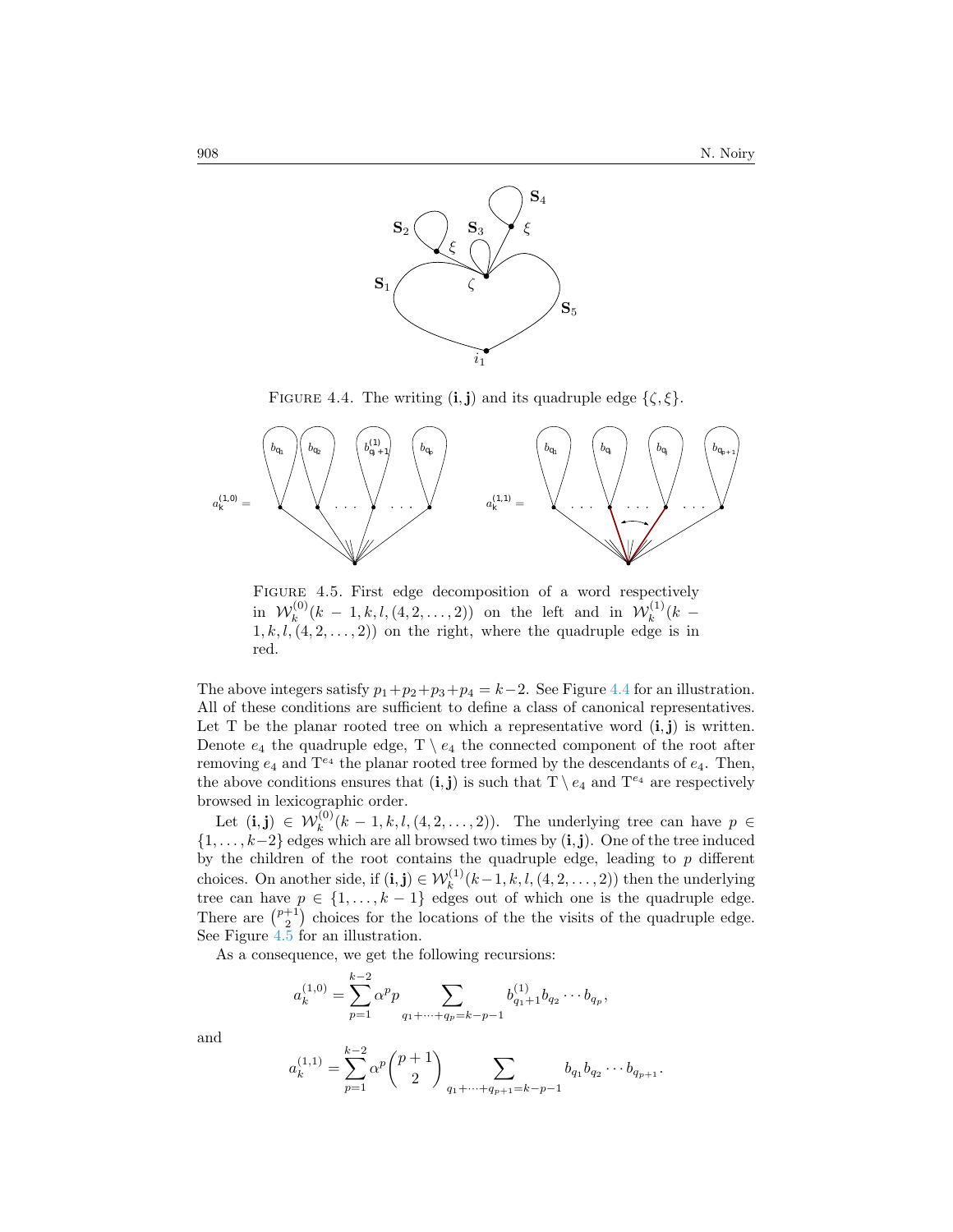This yields

$$
A^{(1,0)} = \frac{\alpha z B^{(1)}}{(1 - \alpha z B)^2} = \alpha z A^2 B^{(1)}
$$

and

$$
A^{(1,1)} = \frac{\alpha z^2 B^2}{(1 - \alpha z B)^3} = \alpha z^2 A^3 B^2,
$$

where we used equation [\(4.2\)](#page-9-2). The same arguments and computations give  $B^{(1,0)} =$  $zA^{(1)}B^2$  and  $B^{(1,1)} = z^2A^2B^3$ , to finally obtain

<span id="page-12-0"></span>
$$
\begin{cases}\nA^{(1)} = \alpha z A^2 B^{(1)} + \alpha z^2 A^3 B^2 \\
B^{(1)} = z A^{(1)} B^2 + z^2 A^2 B^3.\n\end{cases}
$$

We deduce, using equation [\(4.2\)](#page-9-2), that  $A^{(1)}$  is given by:

<span id="page-12-1"></span>
$$
A^{(1)} = \frac{\alpha (zAB)^2}{1 - \alpha (zAB)^2} (zA^2B + A) = \frac{AB}{1 - \alpha (zAB)^2} \alpha (zAB)^2.
$$
 (4.4)

To obtain a more explicit formula for  $A^{(1)}$ , one can compute  $\alpha(zAB)^2$  using first that  $B = (A+\alpha-1)/\alpha$  and then that  $zA^2 = (1-(\alpha-1)z)A-1$ . After simplifications:

$$
\alpha(zAB)^2 = \frac{(1 - \alpha z - z)A + z - 1}{\alpha z} \n= \frac{(\alpha^2 + 1)z^2 - 2z(\alpha - 1) + 1 - (1 - \alpha z - z)\sqrt{\delta}}{2\alpha z^2},
$$
\n(4.5)

since  $A = (2z)^{-1}(1 - (\alpha - 1)z - \sqrt{\delta})$ . Using  $\sqrt{\delta} = -2zA - (\alpha - 1)z + 1$ , one can then check that  $\sqrt{\delta}AB = 1 - \alpha(zAB)^2$ . From [\(4.5\)](#page-12-0), we can finally rewrite [\(4.4\)](#page-12-1) as

$$
A^{(1)} = \frac{1}{\sqrt{\delta}} \frac{(\alpha^2 + 1)z^2 - 2z(\alpha + 1) + 1 - (1 - \alpha z - z)\sqrt{\delta}}{2\alpha z^2}.
$$

Therefore, the function  $S^{(1)}(z) = -\frac{1}{z}A^{(1)}(\frac{1}{z})$  is given by

$$
S^{(1)}(z) = -\frac{z^2 - 2z(\alpha + 1) + (\alpha^2 + 1)}{2\alpha\sqrt{(z - b)(z - a)}} + \frac{z - \alpha - 1}{2\alpha}.
$$

It corresponds to the Stieltjes transform of the measure  $\mu_{\alpha}^{(1)}$  with density:

$$
\frac{1}{\pi} \lim_{\varepsilon \to 0} \text{Im}(S^{(1)}(x + i\varepsilon)) = \frac{x^2 - 2x(\alpha + 1) + (\alpha^2 + 1)}{2\alpha \pi \sqrt{(b - x)(x - a)}} \mathbf{1}_{(a,b)}.
$$

# 4.2. Asymptotic coefficients. By Remark [3.2,](#page-6-2) it is sufficient to take l even.

The Bernoulli case. In this setting the computation is direct. As explained in Section [2.1,](#page-2-1) it suffices to consider the centered version of Bernoulli laws, which corresponds to take:

$$
P_n = \frac{c}{n} \delta_{1-c/n} + \left(1 - \frac{c}{n}\right) \delta_{-c/n}.
$$

Therefore, for all  $k \geq 1$ :

$$
\frac{M_{2k}(P_n)}{n^{k-1}M_2(P_n)^k}\underset{n\rightarrow +\infty}{\longrightarrow} c^{1-k}.
$$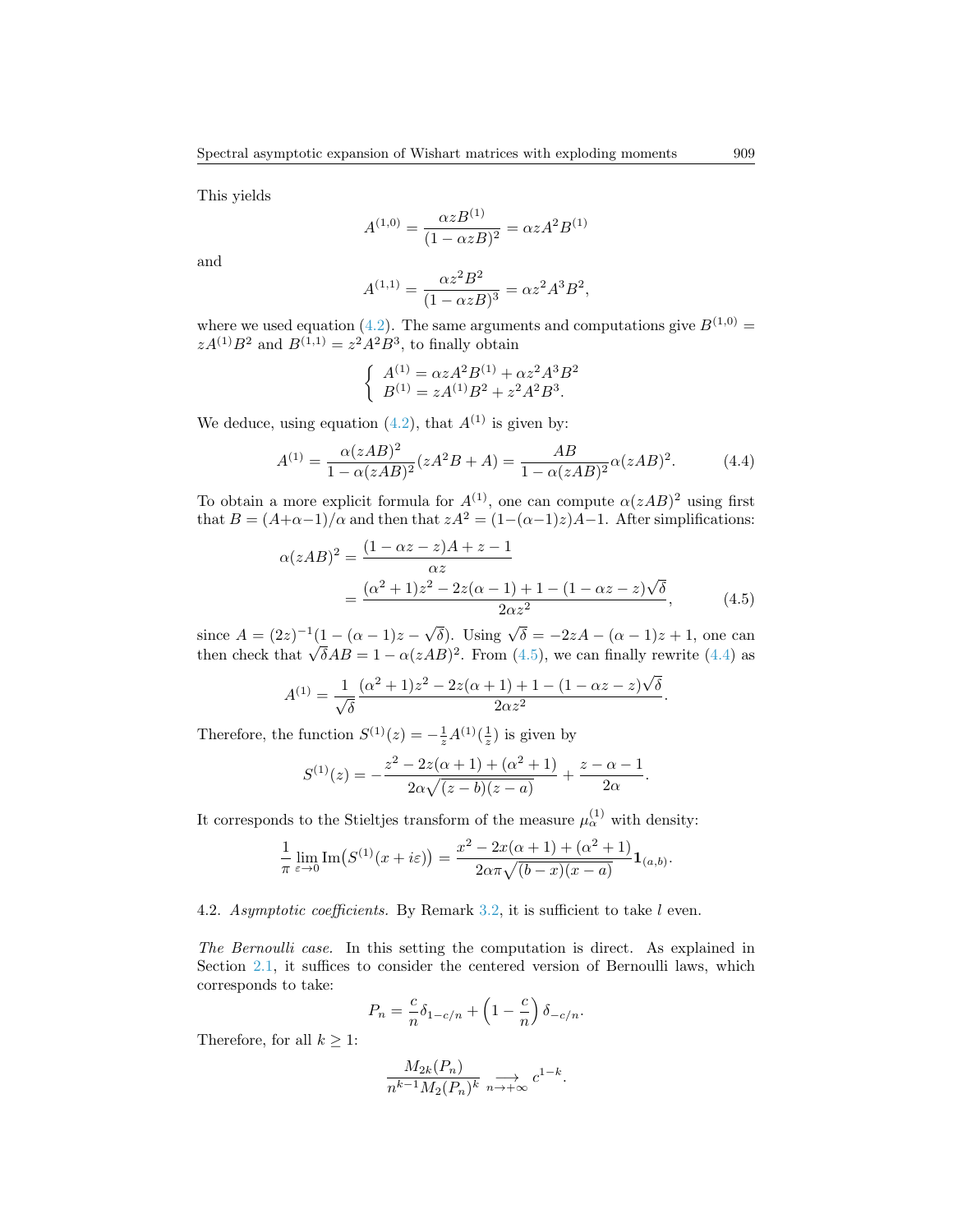In particular  $A_4 = 1/c$ , which, combined with the above identification of  $\mu_{\alpha}^{(1)}$ , provides the proof of Theorem [2.1.](#page-3-0)

The truncated heavy-tailed case. Recall that  $P$  is in the domain of attraction of a  $\beta$ -stable law, which implies that its cumulative distribution function F satisfies Equation [\(2.1\)](#page-4-0), where we supposed that  $M^+ > 0$ . In this regime, [Breiman](#page-14-12) [\(1992,](#page-14-12) Theorem 9.34) provides

$$
\frac{1 - F(\xi x)}{1 - F(x)} \underset{x \to +\infty}{\longrightarrow} \xi^{-\beta},
$$

meaning that  $1 - F(\cdot)$  varies regularly with exponent  $-\beta$ . It implies that for all  $k \geq 2$ , the truncated moment function

$$
U_k(x) := \int_0^x t^k \mathrm{d}P(t)
$$

varies regularly with exponent  $k - \beta$ . Theorem 2 of [Feller](#page-14-14) [\(1971,](#page-14-14) VIII.9), known as Karamata's estimate, yields the following asymptotic as  $x \to +\infty$ :

$$
U_k(x) \sim \frac{\beta}{k-\beta} x^k (1 - F(x)).
$$

The behavior of the left truncated moment  $\overline{U}_k(x) = \int_{-x}^0 t^k dP(t)$  can be obtained in the same way. As  $x \to +\infty$ :

$$
\overline{U}_k(x) \sim \frac{\beta}{k-\beta}(-x)^k F(-x) \mathbf{1}_{M^->0}.
$$

Therefore, for all  $k \geq 1$ :

$$
M_{2k}\left(P_n^{(B)}\right) = U_{2k}(Bq_n^+) + \frac{(Bq_n^+)^{2k}}{n} + \overline{U}_{2k}(Bq_n^-) + \frac{(Bq_n^-)^{2k}}{n}
$$
  
\$\sim \frac{(Bq\_n^+)^{2k}}{n}B^{-\beta}\left(1 + \frac{\beta}{2k - \beta}\right) + \frac{(Bq\_n^-)^{2k}}{n}B^{-\beta}\left(1 + \frac{\beta}{2k - \beta}\right)\mathbf{1}\_{M^->0}\$  
\$\sim \frac{(q\_n^+)^{2k}}{n} \cdot B^{-\beta} \cdot \frac{2k}{2k - \beta}\left(1 + \left(\frac{M^-}{M^+}\right)^{1/\beta}\right)\$

because on the event  $M^- > 0$ ,

$$
\frac{1-F(q_n^+)}{1-F\left(\left(\frac{M^+}{M^-}\right)^{1/\beta}q_n^-\right)}\xrightarrow[n\to+\infty]{}1,
$$

which yields  $q_n^- \sim (M^-/M^+)^{1/\beta} q_n^+$ . We finally obtain:

$$
A_{2k} = B^{\beta(k-1)} \cdot \frac{2k}{2k-\beta} \left(\frac{2-\beta}{2}\right)^k \left(1 + \left(\frac{M^{-}}{M^{+}}\right)^{1/\beta}\right)^{1-k}.
$$

In particular,  $A_4 = B^{\beta} \cdot C(\beta, M^+, M^-)$  which leads to Theorem [2.4.](#page-5-0)